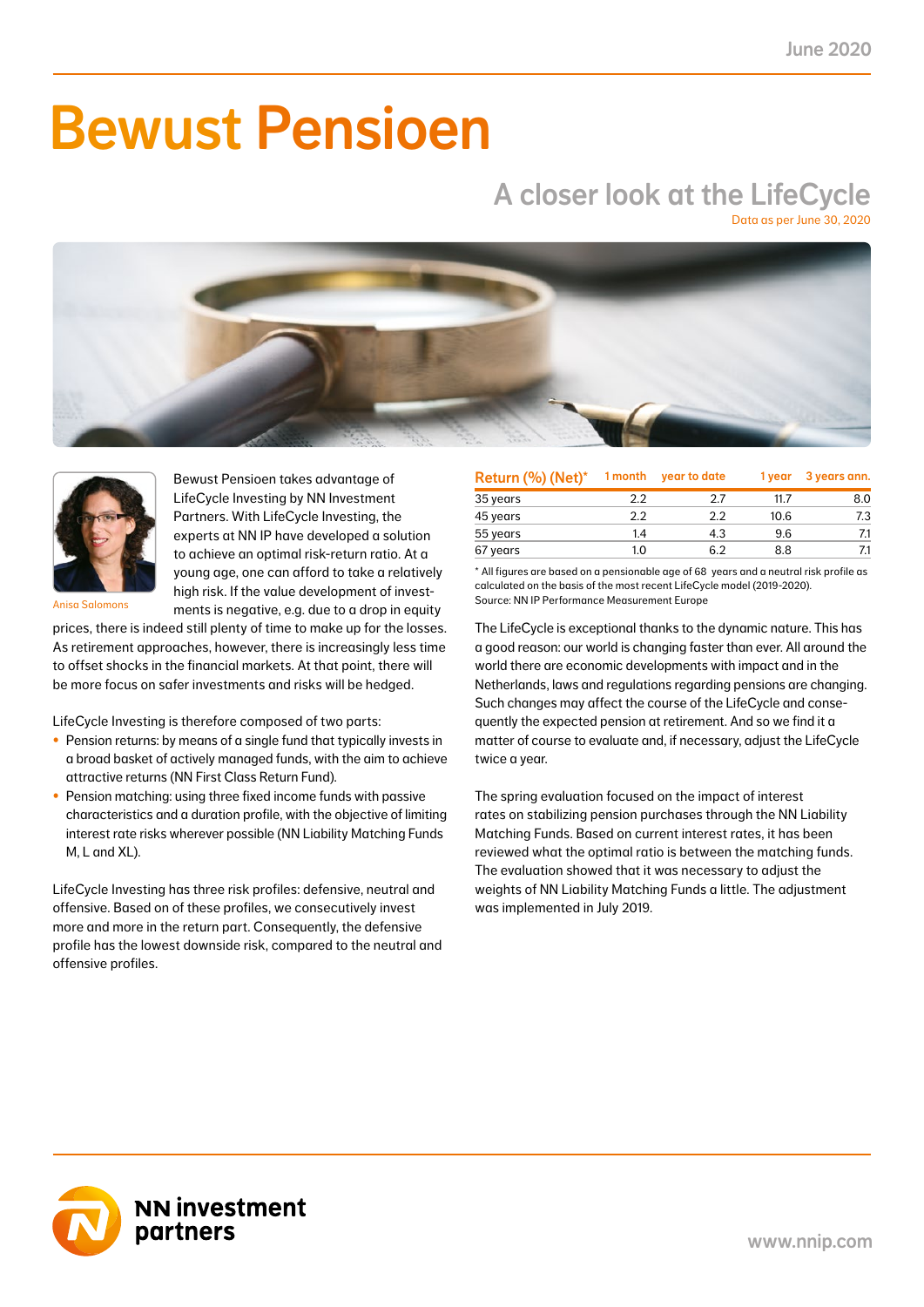### Bewust Pensioen (Defensive risk profile) Determined a per June 30, 2020

| 35 years old                         | 1 month |                            | I month Year to date | Year to date        | 1 year | l year | 3 years | 3 years | 3 years | 3 years                                                                             |         |
|--------------------------------------|---------|----------------------------|----------------------|---------------------|--------|--------|---------|---------|---------|-------------------------------------------------------------------------------------|---------|
| Net Return %                         |         | <b>Return Contribution</b> | <b>Return</b>        | <b>Contribution</b> |        |        |         |         |         | Return Contribution Return (ann) Contribution (ann) Return (cum) Contribution (cum) | Weight* |
| <b>Pension Returns</b>               |         |                            |                      |                     |        |        |         |         |         |                                                                                     |         |
| NN First Class Return Fund II - N    | 2.5     | 2.0                        | 1.5                  | 1.2                 | 11.2   | 9.0    | 7.5     | 6.1     | 24.3    | 19.9                                                                                | 80.0    |
| <b>Pension Matching</b>              |         |                            |                      |                     |        |        |         |         |         |                                                                                     |         |
| <b>NN Liability Matching Fund M</b>  | 0.4     | 0.0                        | 1.0                  | 0.1                 | 0.3    | 0.0    | 1.2     | 0.1     | 3.6     | 0.4                                                                                 | 11.0    |
| NN Liability Matching Fund L         | 0.8     | 0.0                        | 12.0                 | 0.0                 | 13.8   | 0.0    | 11.9    | 0.0     | 40.2    | 0.0                                                                                 | 0.0     |
| <b>NN Liability Matching Fund XL</b> | $-0.2$  | 0.0                        | 27.9                 | 2.5                 | 34.6   | 3.2    | 24.6    | 2.2     | 93.4    | 7.3                                                                                 | 9.0     |
| <b>TOTAL</b>                         |         | 2.0                        |                      | 3.8                 |        | 12.2   |         | 8.5     |         | 27.6                                                                                | 100%    |

| 45 years old<br>Net Return %      | 1 month | 1 month<br><b>Return Contribution</b> | Year to date<br><b>Return</b> | Year to date<br><b>Contribution</b> | 1 year | 1 vear | 3 years | 3 years | 3 years | 3 years<br>Return Contribution Return (ann) Contribution (ann) Return (cum) Contribution (cum) | Weight* |
|-----------------------------------|---------|---------------------------------------|-------------------------------|-------------------------------------|--------|--------|---------|---------|---------|------------------------------------------------------------------------------------------------|---------|
| <b>Pension Returns</b>            |         |                                       |                               |                                     |        |        |         |         |         |                                                                                                |         |
| NN First Class Return Fund II - N | 2.5     | 1.9                                   | 1.5                           | 1.2                                 | 11.2   | 8.4    | 7.5     | 5.7     | 24.3    | 18.4                                                                                           | 75.0    |
| <b>Pension Matching</b>           |         |                                       |                               |                                     |        |        |         |         |         |                                                                                                |         |
| NN Liability Matching Fund M      | 0.4     | 0.1                                   | 1.0                           | 0.2                                 | 0.3    | 0.1    | 1.2     | 0.2     | 3.6     | 0.7                                                                                            | 19.0    |
| NN Liability Matching Fund L      | 0.8     | 0.0                                   | 12.0                          | 0.0                                 | 13.8   | 0.0    | 11.9    | 0.0     | 40.2    | 0.0                                                                                            | 0.0     |
| NN Liability Matching Fund XL     | $-0.2$  | 0.0                                   | 27.9                          | 1.8                                 | 34.6   | 2.3    | 24.6    | 1.6     | 93.4    | 5.1                                                                                            | 7.0     |
| <b>TOTAL</b>                      |         | 1.9                                   |                               | 3.1                                 |        | 10.8   |         | 7.5     |         | 24.2                                                                                           | 100%    |

| 55 years old<br><b>Net Return %</b> | l month<br>Return | 1 month<br><b>Contribution</b> | Year to date<br><b>Return</b> | <b>Year to date</b><br><b>Contribution</b> | 1 year | 1 vear | 3 years | 3 years | 3 years | 3 years<br>Return Contribution Return (ann) Contribution (ann) Return (cum) Contribution (cum) | Weight* |
|-------------------------------------|-------------------|--------------------------------|-------------------------------|--------------------------------------------|--------|--------|---------|---------|---------|------------------------------------------------------------------------------------------------|---------|
| <b>Pension Returns</b>              |                   |                                |                               |                                            |        |        |         |         |         |                                                                                                |         |
| NN First Class Return Fund II - N   | 2.5               | 1.0                            | 1.5                           | 0.6                                        | 11.2   | 4.6    | 7.5     | 3.1     | 24.3    | 9.9                                                                                            | 41.0    |
| <b>Pension Matching</b>             |                   |                                |                               |                                            |        |        |         |         |         |                                                                                                |         |
| NN Liability Matching Fund M        | 0.4               | 0.1                            | 1.0                           | 0.4                                        | 0.3    | 0.1    | 1.2     | 0.5     | 3.6     | 1.5                                                                                            | 38.0    |
| NN Liability Matching Fund L        | 0.8               | 0.1                            | 12.0                          | 1.1                                        | 13.8   | 1.4    | 11.9    | 1.2     | 40.2    | 3.9                                                                                            | 10.0    |
| NN Liability Matching Fund XL       | $-0.2$            | 0.0                            | 27.9                          | 3.0                                        | 34.6   | 3.7    | 24.6    | 2.6     | 93.4    | 8.3                                                                                            | 11.0    |
| <b>TOTAL</b>                        |                   | 1.2                            |                               | 5.2                                        |        | 9.8    |         | 7.3     |         | 23.6                                                                                           | 100%    |

| 67 years old<br>Net Return %      | l month<br>Return | 1 month<br><b>Contribution</b> | Year to date<br>Return | Year to date<br><b>Contribution</b> | 1 year | 1 vear | 3 years | 3 years | 3 years | 3 years<br>Return Contribution Return (ann) Contribution (ann) Return (cum) Contribution (cum) | Weight* |
|-----------------------------------|-------------------|--------------------------------|------------------------|-------------------------------------|--------|--------|---------|---------|---------|------------------------------------------------------------------------------------------------|---------|
| <b>Pension Returns</b>            |                   |                                |                        |                                     |        |        |         |         |         |                                                                                                |         |
| NN First Class Return Fund II - N | 2.5               | 0.5                            | 1.5                    | 0.3                                 | 11.2   | 2.2    | 7.5     | 1.5     | 24.3    | 4.8                                                                                            | 20.0    |
| <b>Pension Matching</b>           |                   |                                |                        |                                     |        |        |         |         |         |                                                                                                |         |
| NN Liability Matching Fund M      | 0.4               | 0.1                            | 1.0                    | 0.3                                 | 0.3    | 0.1    | 1.2     | 0.5     | 3.6     | 1.5                                                                                            | 33.0    |
| NN Liability Matching Fund L      | 0.8               | 0.4                            | 12.0                   | 5.6                                 | 13.8   | 6.4    | 11.9    | 5.2     | 40.2    | 16.7                                                                                           | 47.0    |
| NN Liability Matching Fund XL     | $-0.2$            | 0.0                            | 27.9                   | 0.0                                 | 34.6   | 0.0    | 24.6    | 0.0     | 93.4    | 0.0                                                                                            | 0.0     |
| <b>TOTAL</b>                      |                   | 1.0                            |                        | 6.2                                 |        | 8.8    |         | 7.1     |         | 23.0                                                                                           | 100%    |

\* Over the years. the fund's weightings in the LifeCycle may change. The figures shown in the column 'weighting' are based on the most recent weighting of the LifeCycle. This means that the returns shown in the columns cannot exactly be derived from this report.

The contribution is the contribution to the total net return based on the current weights in the LifeCycle model (2019-2020) Source: NN IP Performance Measurement Europe

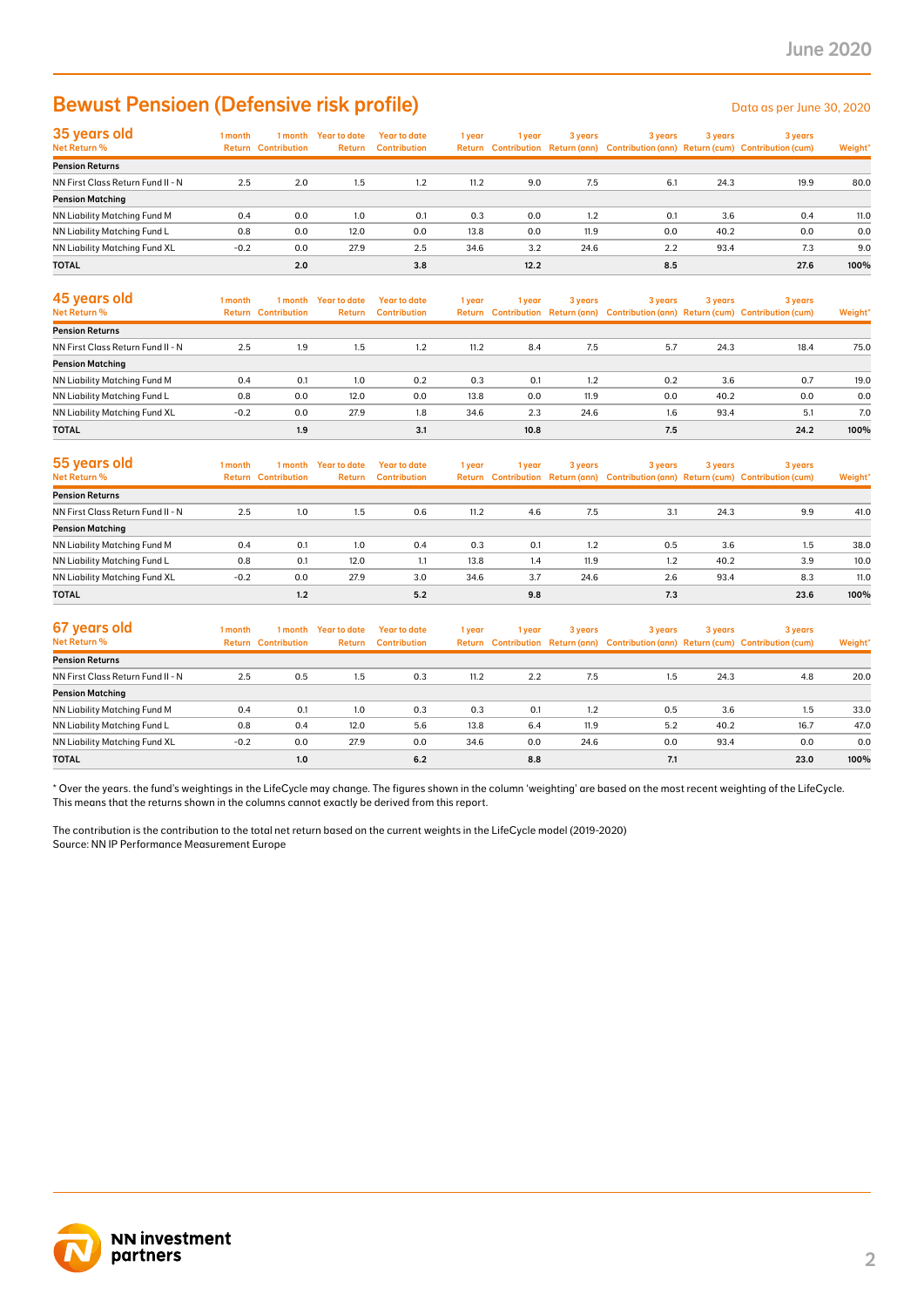### Bewust Pensioen (Neutral risk profile) Data as per June 30, 2020

| 35 years old                      | 1 month |                            | 1 month Year to date | <b>Year to date</b> | 1 year | 1 vear | 3 years | 3 years | 3 years | 3 years                                                                             |         |
|-----------------------------------|---------|----------------------------|----------------------|---------------------|--------|--------|---------|---------|---------|-------------------------------------------------------------------------------------|---------|
| Net Return %                      |         | <b>Return Contribution</b> | <b>Return</b>        | <b>Contribution</b> |        |        |         |         |         | Return Contribution Return (ann) Contribution (ann) Return (cum) Contribution (cum) | Weight* |
| <b>Pension Returns</b>            |         |                            |                      |                     |        |        |         |         |         |                                                                                     |         |
| NN First Class Return Fund II - N | 2.5     | 2.2                        | 1.5                  | 1.4                 | 11.2   | 10.1   | 7.5     | 6.8     | 24.3    | 22.2                                                                                | 90.0    |
| <b>Pension Matching</b>           |         |                            |                      |                     |        |        |         |         |         |                                                                                     |         |
| NN Liability Matching Fund M      | 0.4     | 0.0                        | 1.0                  | 0.0                 | 0.3    | 0.0    | 1.2     | 0.1     | 3.6     | 0.2                                                                                 | 5.0     |
| NN Liability Matching Fund L      | 0.8     | 0.0                        | 12.0                 | 0.0                 | 13.8   | 0.0    | 11.9    | 0.0     | 40.2    | 0.0                                                                                 | 0.0     |
| NN Liability Matching Fund XL     | $-0.2$  | 0.0                        | 27.9                 | 1.3                 | 34.6   | 1.6    | 24.6    | 1.1     | 93.4    | 3.6                                                                                 | 5.0     |
| <b>TOTAL</b>                      |         | 2.2                        |                      | 2.7                 |        | 11.7   |         | 8.0     |         | 26.0                                                                                | 100%    |

| 45 years old<br>Net Return %      | 1 month | 1 month<br><b>Return Contribution</b> | Year to date<br><b>Return</b> | Year to date<br><b>Contribution</b> | 1 year | 1 vear | 3 years | 3 years | 3 years | 3 years<br>Return Contribution Return (ann) Contribution (ann) Return (cum) Contribution (cum) | Weight* |
|-----------------------------------|---------|---------------------------------------|-------------------------------|-------------------------------------|--------|--------|---------|---------|---------|------------------------------------------------------------------------------------------------|---------|
| <b>Pension Returns</b>            |         |                                       |                               |                                     |        |        |         |         |         |                                                                                                |         |
| NN First Class Return Fund II - N | 2.5     | 2.1                                   | 1.5                           | 1.3                                 | 11.2   | 9.5    | 7.5     | 6.4     | 24.3    | 20.7                                                                                           | 85.0    |
| <b>Pension Matching</b>           |         |                                       |                               |                                     |        |        |         |         |         |                                                                                                |         |
| NN Liability Matching Fund M      | 0.4     | 0.0                                   | 1.0                           | 0.1                                 | 0.3    | 0.0    | 1.2     | 0.1     | 3.6     | 0.4                                                                                            | 12.0    |
| NN Liability Matching Fund L      | 0.8     | 0.0                                   | 12.0                          | 0.0                                 | 13.8   | 0.0    | 11.9    | 0.0     | 40.2    | 0.0                                                                                            | 0.0     |
| NN Liability Matching Fund XL     | $-0.2$  | 0.0                                   | 27.9                          | 0.8                                 | 34.6   | 1.0    | 24.6    | 0.7     | 93.4    | 2.3                                                                                            | 3.0     |
| <b>TOTAL</b>                      |         | 2.2                                   |                               | 2.2                                 |        | 10.6   |         | 7.3     |         | 23.5                                                                                           | 100%    |

| 55 years old<br><b>Net Return %</b> | l month | 1 month<br><b>Return Contribution</b> | <b>Year to date</b><br><b>Return</b> | <b>Year to date</b><br><b>Contribution</b> | 1 year | 1 year | 3 years | 3 years | 3 years | 3 years<br>Return Contribution Return (ann) Contribution (ann) Return (cum) Contribution (cum) | Weight* |
|-------------------------------------|---------|---------------------------------------|--------------------------------------|--------------------------------------------|--------|--------|---------|---------|---------|------------------------------------------------------------------------------------------------|---------|
| <b>Pension Returns</b>              |         |                                       |                                      |                                            |        |        |         |         |         |                                                                                                |         |
| NN First Class Return Fund II - N   | 2.5     | 1.2                                   | 1.5                                  | 0.8                                        | 11.2   | 5.6    | 7.5     | 3.7     | 24.3    | 12.0                                                                                           | 50.0    |
| <b>Pension Matching</b>             |         |                                       |                                      |                                            |        |        |         |         |         |                                                                                                |         |
| NN Liability Matching Fund M        | 0.4     | 0.1                                   | 1.0                                  | 0.3                                        | 0.3    | 0.1    | 1.2     | 0.4     | 3.6     | 1.3                                                                                            | 34.0    |
| NN Liability Matching Fund L        | 0.8     | 0.1                                   | 12.0                                 | 0.9                                        | 13.8   | 1.1    | 11.9    | 1.0     | 40.2    | 3.1                                                                                            | 8.0     |
| NN Liability Matching Fund XL       | $-0.2$  | 0.0                                   | 27.9                                 | 2.3                                        | 34.6   | 2.9    | 24.6    | 2.0     | 93.4    | 6.3                                                                                            | 8.0     |
| <b>TOTAL</b>                        |         | 1.4                                   |                                      | 4.3                                        |        | 9.6    |         | 7.1     |         | 22.7                                                                                           | 100%    |

| 67 years old<br>Net Return %      | 1 month | 1 month<br><b>Return Contribution</b> | Year to date<br>Return | Year to date<br><b>Contribution</b> | 1 year | 1 year | 3 years | 3 years | 3 years | 3 years<br>Return Contribution Return (ann) Contribution (ann) Return (cum) Contribution (cum) | Weight* |
|-----------------------------------|---------|---------------------------------------|------------------------|-------------------------------------|--------|--------|---------|---------|---------|------------------------------------------------------------------------------------------------|---------|
| <b>Pension Returns</b>            |         |                                       |                        |                                     |        |        |         |         |         |                                                                                                |         |
| NN First Class Return Fund II - N | 2.5     | 0.5                                   | 1.5                    | 0.3                                 | 11.2   | 2.2    | 7.5     | 1.5     | 24.3    | 4.8                                                                                            | 20.0    |
| <b>Pension Matching</b>           |         |                                       |                        |                                     |        |        |         |         |         |                                                                                                |         |
| NN Liability Matching Fund M      | 0.4     | 0.1                                   | 1.0                    | 0.3                                 | 0.3    | 0.1    | 1.2     | 0.5     | 3.6     | 1.5                                                                                            | 33.0    |
| NN Liability Matching Fund L      | 0.8     | 0.4                                   | 12.0                   | 5.6                                 | 13.8   | 6.4    | 11.9    | 5.2     | 40.2    | 16.7                                                                                           | 47.0    |
| NN Liability Matching Fund XL     | $-0.2$  | 0.0                                   | 27.9                   | 0.0                                 | 34.6   | 0.0    | 24.6    | 0.0     | 93.4    | 0.0                                                                                            | 0.0     |
| <b>TOTAL</b>                      |         | 1.0                                   |                        | 6.2                                 |        | 8.8    |         | 7.1     |         | 23.0                                                                                           | 100%    |

\* Over the years. the fund's weightings in the LifeCycle may change. The figures shown in the column 'weighting' are based on the most recent weighting of the LifeCycle. This means that the returns shown in the columns cannot exactly be derived from this report.

The contribution is the contribution to the total net return based on the current weights in the LifeCycle model (2019-2020) Source: NN IP Performance Measurement Europe